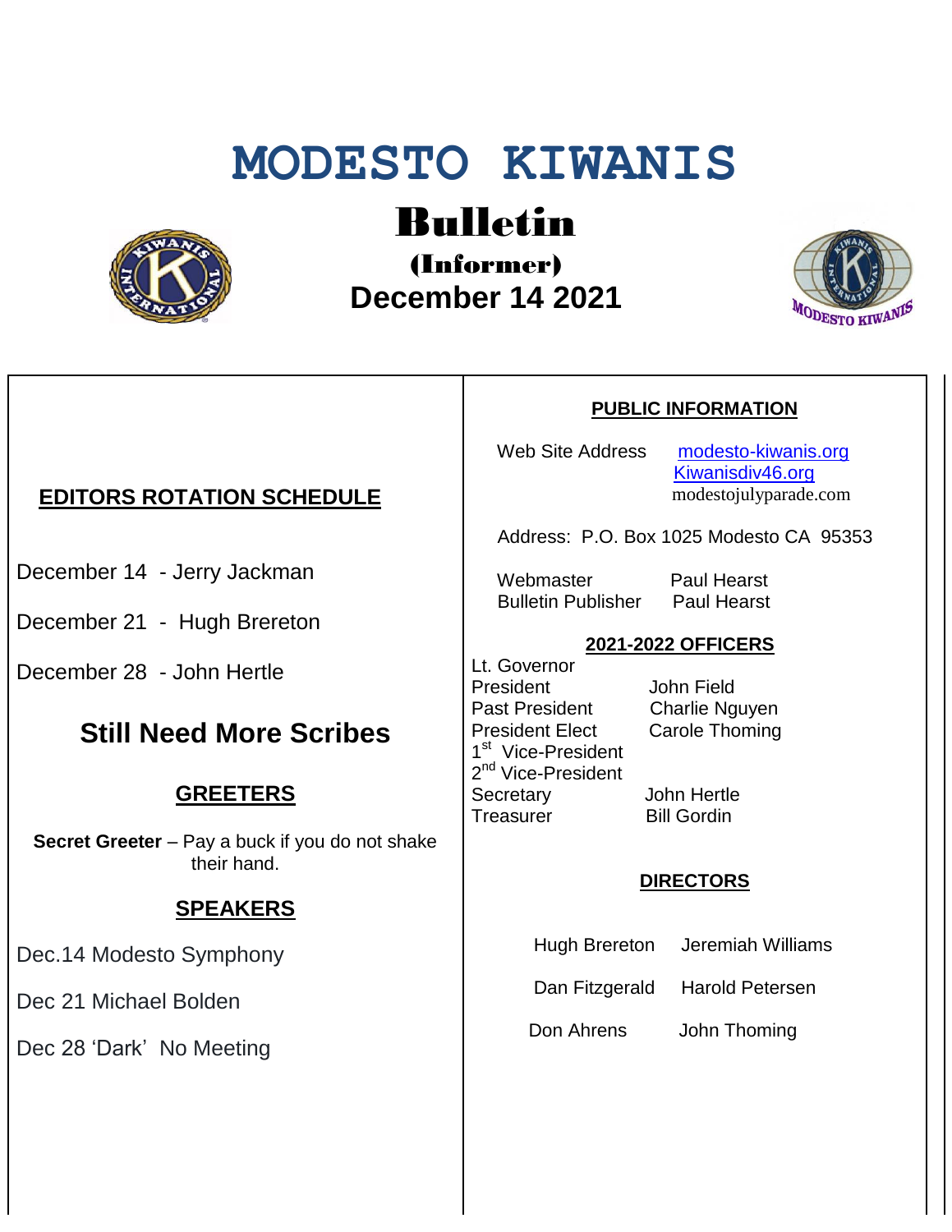A lineup of 3 tables rimmed with Kiwanians and guests began the meeting with good feelings. **Dan Fitzgerald** led the pledge of allegiance despite the lack of a flag. **Jeremiah Williams** managed to coax a better than average effort as we sang "My Country 'tis of Thee". Club President **John Field** led a somber prayer.

**Jeremiah** shocked us all by announcing that **Jan Jaeger** died of ovarian cancer this week at age 66. **Jan** has been a dedicated and much loved advisor to the club sponsored Key Clubs. She had been living with her son, Jonathon, who will inform us of plans for a memorial service.

Yet another model Kiwanian, Terry McGrath, died on December 9<sup>th</sup>. **Terry** was among our most senior members and always a warm, spirited man. He attended regularly until his health failed in recent weeks. His wife, **Pat Glattke**, is arranging a memorial service for late in January. We bowed our heads in a moment of silence.

Because we did have a speaker **John** began the happy and sad bucks even before lunch was served. Several members made donations and expressed sadness at the loss of **Jan and Terry**.

Several members also tossed in a buck as they told of how much they enjoyed the recent party at the home of **John Hertle**. **Carol Thoming** is happy that she was able to get a tooth crowned through the skilled work of **Dr. John Field**.

Visiting Kiwanis **Past Lt, Governor, Lori Rosman**, expressed her sadness at the loss of **Terry and Jan**. She said Key Club members will be very sad to hear of **Jan's** passing. Her dedication to their clubs, over many years, was extraordinary.

**Bill Gordin** has a \$2.99 donation for his enjoyment of the Christmas party and a 1 cent token of disappointment at the latest Raiders loss.

**Hugh Brereton** recalled that decades ago **Terry** was president of the local 20/30 club. He showed his fondness for **Terry's** humor and recalled that his stated club ambition was to be the immediate past president.